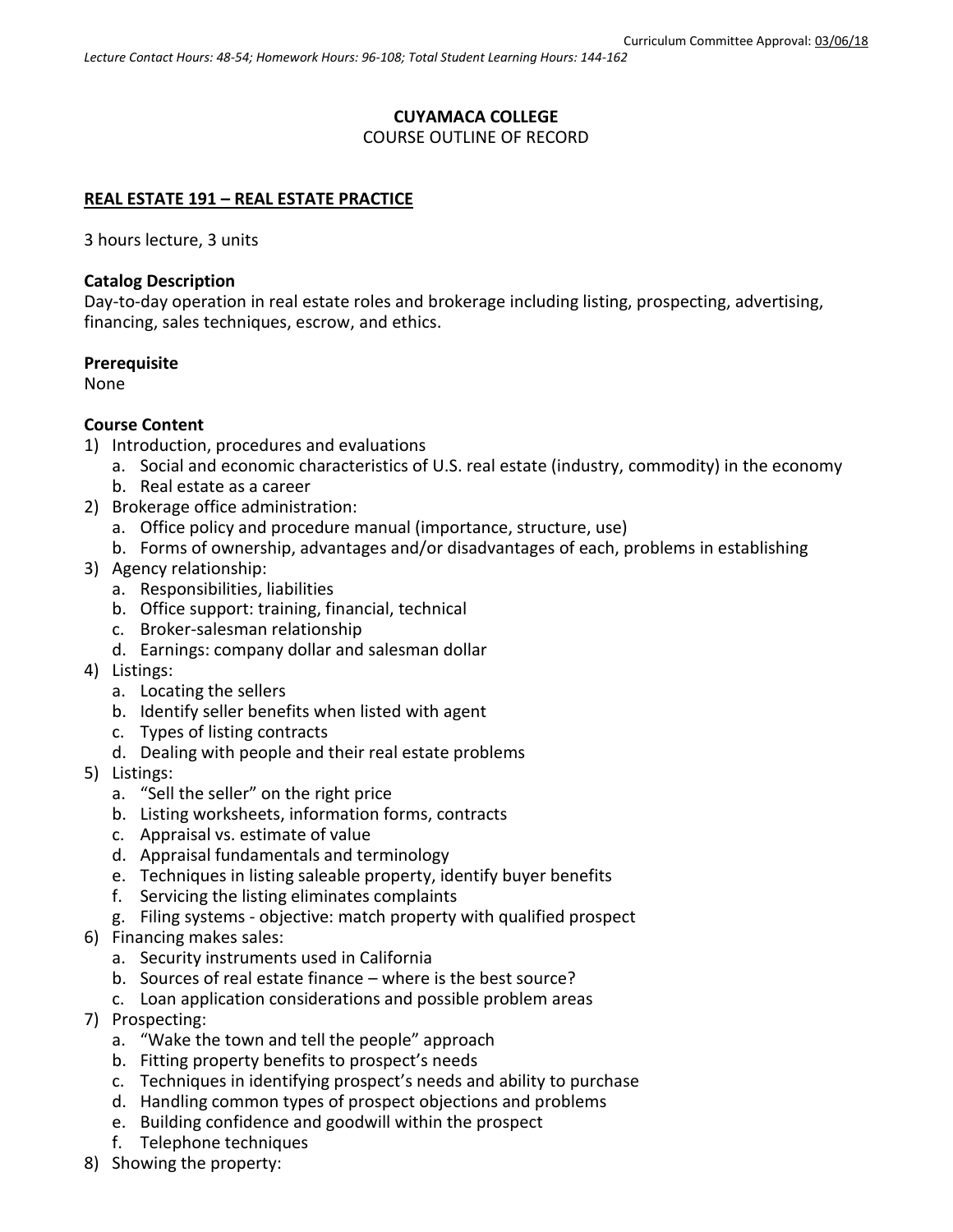- a. Overcome objections
- b. Negotiating
- c. Obtaining an offer: items to include and cover
- d. Closing the sale with an acceptance
- e. Timing, pitfalls and the positive approach
- f. Cliff-hanging techniques
- 9) Escrow arrangements:
	- a. The part the real estate agent plays
	- b. Review escrow instructions and common documents
	- c. Buyer and seller activities
	- d. Realty service: review and explain closing statement
- 10) Advertising:
	- a. Purpose and approaches
	- b. Potential media and results
	- c. Techniques for successful copy and writing
	- d. Budgeting advertising and measuring results
- 11) Creative selling through exchanging:
	- a. Purpose and type of exchanges
		- b. Practical techniques
		- c. Conditioning and counseling the client
	- d. Specialized brokerage
- 12) Personal qualities necessary for success:
	- a. Ingredients of success
	- b. Time organization
	- c. How best to spend your selling day
	- d. Suggestions on budgeting your time
- 13) Real estate arithmetic:
	- a. Appraising
	- b. Profit and loss
	- c. Interest, tax, insurance pro-rates
	- d. Land descriptions and area
	- e. Real estate forms: deposit receipt
	- f. Exchange agreement, lease, listing, loan, broker's statement, closing statement
- 14) Investments financial planning:
	- a. Developing plans
	- b. Creative techniques for self and client
	- c. Establishing deadlines
	- d. Fulfilling your goals through action: "planned action"
	- e. Income properties: common types
	- f. Determine the "benefit" and you'll locate the buyer
	- g. Income and expense statement
- 15) Merchandising income production property:
	- a. Listing techniques, property briefs
		- b. Finding the right investor
		- c. Merchandising and showing
	- d. Writing the offer and obtaining the acceptance
- 16) Real estate specialization:
	- a. Property management, appraising, counseling, farm broker, industrial broker, exchanger, land developer, commercial broker, and syndicator
	- b. Responsibilities, services, knowledge and experience
	- c. Common techniques for successful operation
- 17) Taxes and real estate transactions
	- a. Federal and state tax laws concerning real property
	- b. Tax aspects, depreciation, capital gains, installment sales and exchanges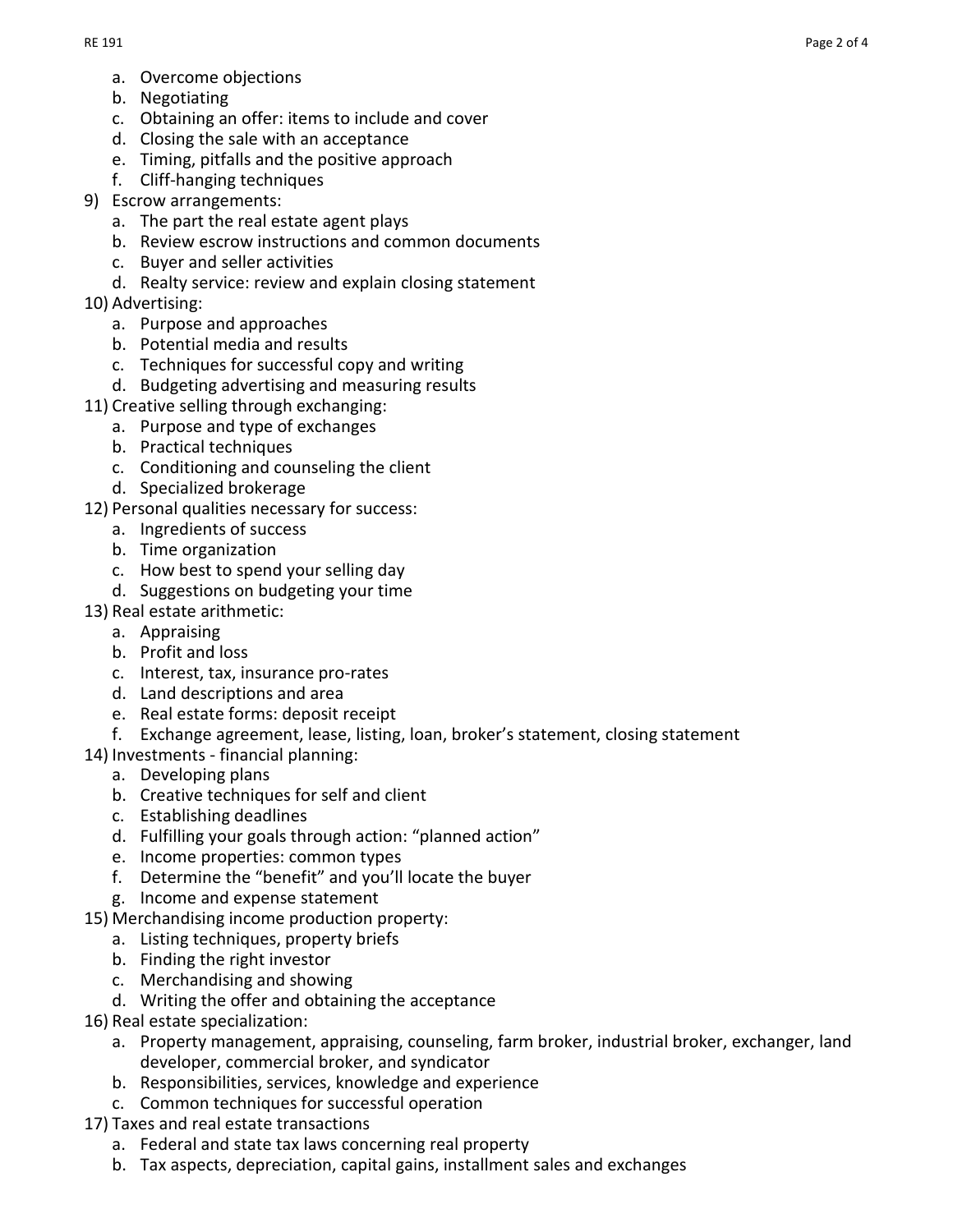- c. Applying tax knowledge to negotiate a transaction
- 18) Creative selling report (prepared by student): the trade-in, probate, foreclosures, succession of uses, raw land, government properties, the second home, farms, housing for the elderly, multifamily units, cooperatives and condominiums, subdivisions, development, the construction aspect, syndicator, joint venture, partnership, real estate trust, recreation properties, etc. Report format:
	- a. Area investigated
	- b. Brokerage opportunities
	- c. Procedures or required action
	- d. Cite areas or sources of difficulties
	- e. Note advantages and disadvantages
	- f. Time or timing factors

# **Course Objectives**

Students will be able to:

- 1) Increase their knowledge of day-to-day real estate brokerage activity.
- 2) Solve and identify practical real estate problems.
- 3) Apply current techniques to experience the full meaning of "Learn More, Earn More and Serve Better."
- 4) Build a successful selling image.
- 5) Stimulate thinking and action towards real estate service.
- 6) Learn not only to work hard but also to act creatively.
- 7) Immediately realize their ability to earn a rewarding living.

# **Method of Evaluation**

A grading system will be established by the instructor and implemented uniformly. Grades will be based on demonstrated proficiency in subject matter determined by multiple measurements for evaluation, one of which must be essay exams, skills demonstration or, where appropriate, the symbol system.

- 1) Completion of notebooks/workbooks
- 2) Creative selling report
- 3) Book report
- 4) Participation
- 5) Quizzes, midterm, final exam

# **Special Materials Required of Student**

None

## **Minimum Instructional Facilities**

Smart classroom

## **Method of Instruction**

- 1) Lecture and discussion
- 2) Student problem solving, reporting

## **Out-of-Class Assignments**

- 1) Reading assignments
- 2) Short writing assignments
- 3) Short research assignments

## **Texts and References**

- 1) Required (representative example): Pivar, *California Real Estate Practice*. 9th edition. Dearborn, 2016.
- 2) Supplemental: None